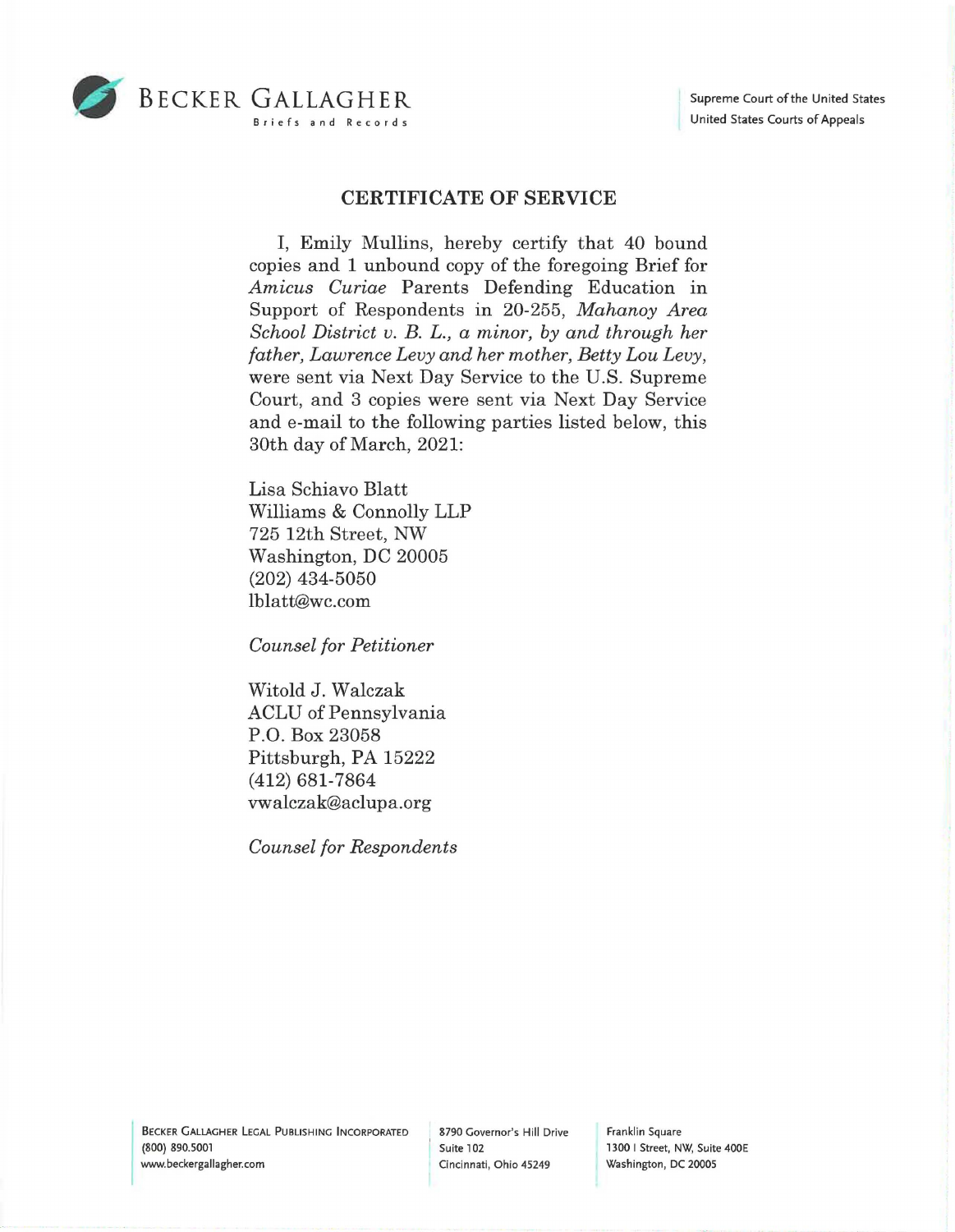William S. Consovoy *Counsel of Record*  J. Michael Connolly Cameron T. Norris Consovoy McCarthy PLLC 1600 Wilson Boulevard Suite 700 Arlington, VA 22209 (703) 243-9423 will@consovoymccarthy.com

*Counsel for Amicus Curiae*